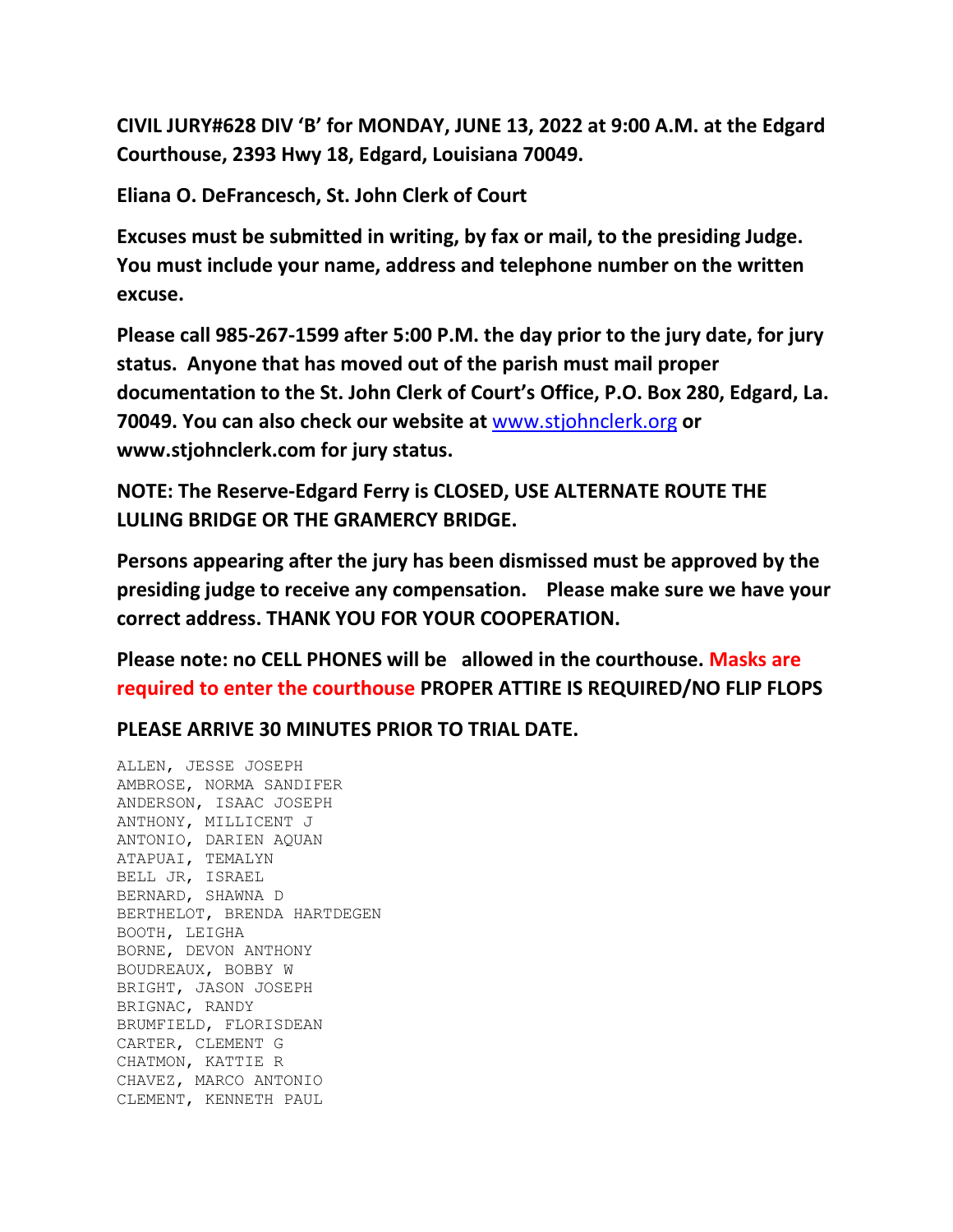COBB, BRONSYN ALGERE COOK, COURTNEY ANN DAVIS, SHARON SHANTA DEDE, MONIQUE ANTIONETTE DENNIS, TIMOTHY W DEVARE, COURTNEY LEMARE DOTTOLO, BRYAN MICHAEL EASLEY, JONATHAN MATTHEW ELLIS, GARY F ESKO, AAROKO FENROY, DEMIKA FIFFIE, VERCELL FLETCHER, CHASELYNN FELECIA AU FONTENOT, MIRA K FOSTER, SHAYLON MIKEAL FRANK, RAHEEM FREEMAN, RANDY GARCICH, BLAINE P GARDNER SR, SHANE ALONZO GAUTHIER, MONICA M GHIRARDI, ANTHONY PETER GILBERT, WILLIAM JR GONGRE, CHAD EVERETTE GOODMAN, DEMETRIUS GRIFFIN, EUNICE JACKSON HAMPTON, CONELLA BRUMFIELD HARRIS, KENDRA HEMELT, STEPHEN P HONNOLL, WAYNE C HOTARD, HEATH ALBERT JACK, ALICIA F JACKSON, DYLAN B JACKSON, PATRICK L JACKSON, TERRELL JAMES, DOMINIQUE JARROW, NADINE LASHAWN JENKINS, MICHAEL L JOHNSON, DWAYNE JOHNSON, MICKIA JAMESHA JOHNSON, SHEILA V JOHNSON, TANYA MARIE JONES, TIMOTHY JR JONES JR, HARRISON BEVELY KELLER, BRANDI SIEBER LABORDE, CARL E LEWIS, TALAR NAJENA LOUPE, MARCIE T LOUPE, ZACHARY MICHAEL MANUEL, LANAIRE BORNE MASTERS, DONNA M MATTHEWS, JALAN MICHAEL MILTON, CYNTHIA COLLINS MINCE, BRIAN NICHOLAS MONICA, CHRISTINE RUIZ